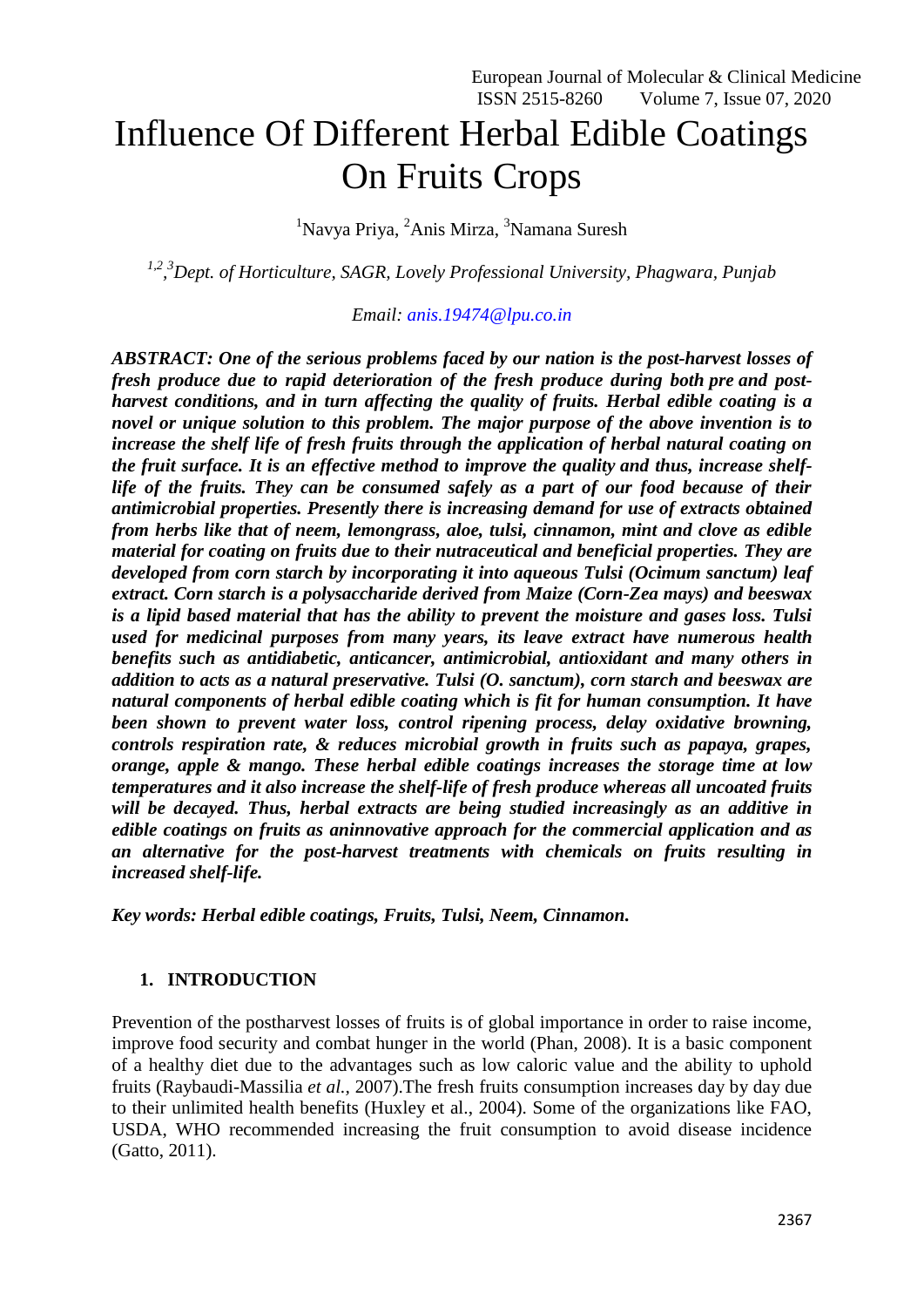Around 40% of fruits loose shelf life during storage (Kumar & Bhatnagar, 2014). Fruits being living entity contains a moisture percentage of 75-90% and respire and produce heat at the expense of food (Mishra & Gamage, 2007). Even after harvest the fruits cannot replenish carbohydrates or water. The fresh produce uses stored sugars or starch in the process of depleting food reserve through respiration. In the process the ageing culminates death and senescence (FAO, 1993).

The process of edible coatings during storage prevents gases which debar  $O_2$  and  $CO_2$  and moisture in the controlled atmosphere (Park, 1999).

### *Edible coatings:-*

Edible coatings can be defined as a thin layer that improves quality and enhances the surface of food and that could be consumed as whole food and considered as safe if edible coating used (Baldwin, 1994; Ahvennainen, 1996; Kester and Fennema, 1986).

These coatings materials which are edible can be used to enhance the shelf life of cut or whole fruits. These coatings are developed for the quality evaluation and stops any variation in color, texture and taste (Tharanathan, 2003). Polysaccharides, lipids and proteins; starch, modified starches, chitosan, alginates, gums, cellulose derivatives and pectins are the edible coatings usually made up of polysaccharides used in edible coatings (Krochta & Johnson, 1997).

Edible coatings act as a barrier to external elements and thus enhance the quality of produces (Guilbert et al., 1996) which gives less water loss and exchange of gas. It has been used since the 1930s to increase the shine and color of fruits, in addition tothat of fungicide carriers (Saltveit, 2003). One more problem that can be controlled with the use of edible wax coatings is the loss of water from fruits. These waxes that are edible also offer protection against damage due tocold weather (Debeaufort et al., 1998).

# *Edible coatings Extracted From Herbs:-*

Herbal edible coating can be prepared by incorporation of aqueous extract of Tulsi (*Ocimum sanctum*) leaves into corn starch and beeswax edible coating solution. Beeswax is a lipid based edible coating; it is used as an edible coating from ancient time for orange and apple preservation. The corn starch is a polysaccharide based edible coating which is highly used in manufacturing of many food products in Food Industry and tulsi extract is used for medicinal purpose. Aqueous tulsi leaves extract is prepared from tulsi leaves powder by Soxhlet extraction. The preparation of herbal edible coating is a novel process which includes several steps i.e. washing, drying, grinding, sieving of tulsi leaves powder, extraction, evaporation of tulsi extract, preparation of corn starch and beeswax coating solution, addition of tulsi leaves extract into coating solution for the preparation of herbal edible coating.

This prepared herbal edible coating is applied on fresh fruits for increasing the life of fruits in storage. This edible coating consist phytochemicals, antioxidant and vitamins. The incorporation of aqueous tulsi leaves extract in corn starch and beeswax edible coating for manufacturing of "Herbal edible coating" is a unique character of this invention. The innovative step of this invention is addition of antimicrobial, antioxidant and preservative agent into corn starch and beeswax edible coating in the form of tulsi extract. This research improves the quality of fruits and increases shelf life.

Herbal edible coating containing corn starch, beeswax and tulsi extract having many health benefits. This coating acts as a good barrier against moisture and gases; they acts as antimicrobial, antioxidant and natural preservative that is why they play an important role in enhancement the freshness of fruits and vegetables for long time. This property makes unique to this invention. The research will be described with the following examples of preparation of Herbal edible coating from tulsi extract.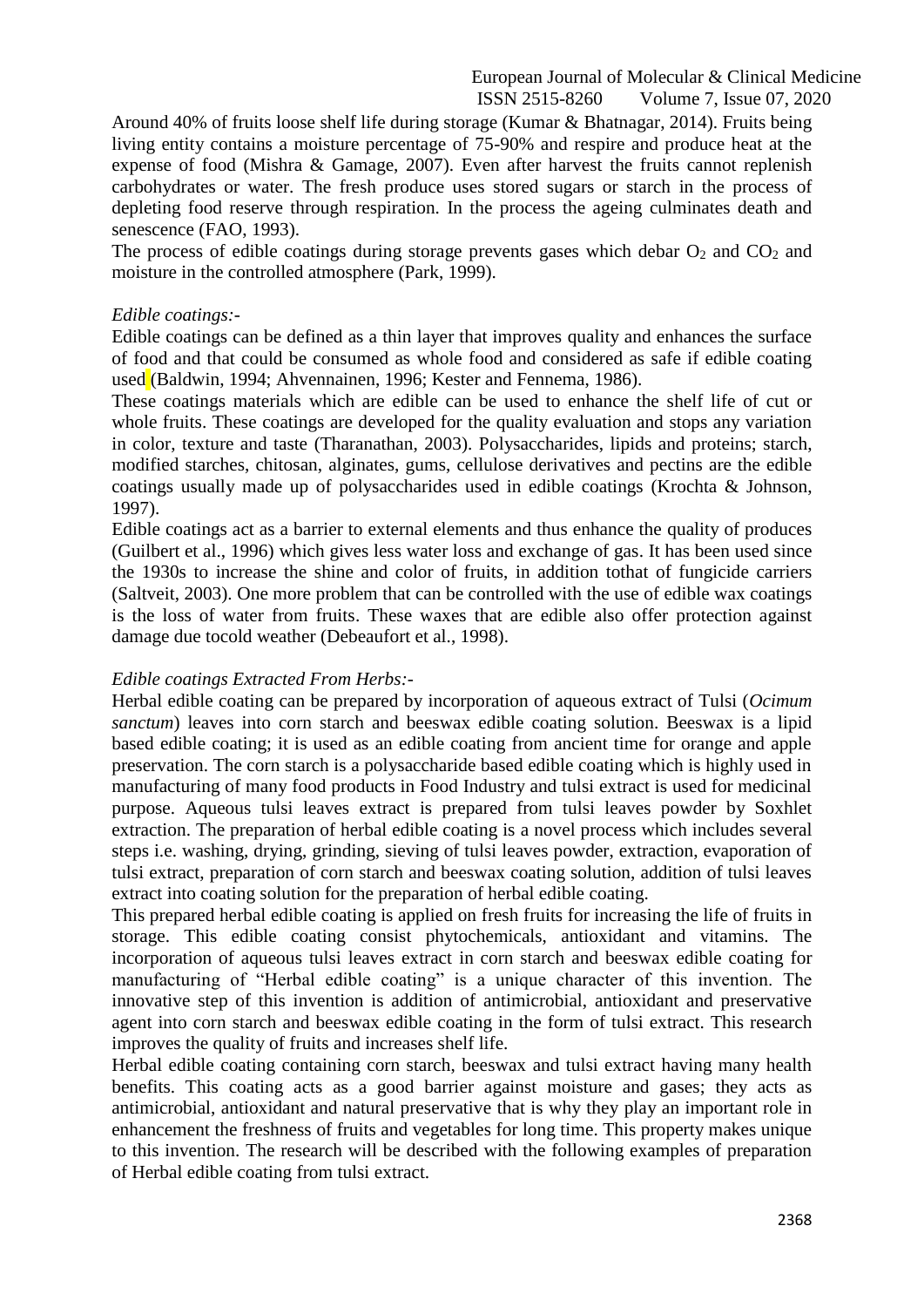Thyme (*Thymus vulgaris*), cinnamon (*Cinnamon cassia*), Lemon grass (*Cymbopogon citratus*), Oregano (*Origanum vulgare),* Neem (*Azadirictica indica*) and *Aloe vera* (Chauhan et al., 2014; Padmaja & Bosco, 2014; Zinoviadou et al., 2009) are manufactured by the using extracts of herbs. The extracts used were having antimicrobial, antioxidant and therapeutic properties and works as nutraceutical. It has been observed that the films contained lemon grass, cinnamon oil, and oregano had lower oxygen permeability rather with Citral, cinnamaldehyde and Carvacrol antibacterial compounds respectively (Rojas-Grau et al., 2006 and Rojas-Grau et al., 2007a). The herbs used in edible coatings were as follows

### *Neem (Azadirictica indica):*

Neem is a medicinal as well asnon-toxic plant with excellent antimicrobial properties in it.Baswa et al., (2001) and Mahfuzul Hoque et al., (2007)reported the neem oil and neem extract comprise of antibacterial properties and are considered mainly as components which are active against pathogenic micro-organism such as Salmonella, Staphylococcus, E. coli, Vibrio and other microbes. Azadirachtin, Nimbidin and Nimoid are active components. Neem extracts as an antimicrobial agent.

Extract used as neem oil is applied on fruits to increase shelf life used as biodegradable edible coating on fruits (Rao, 1990). Chauhan et al., (2014) simulated thatneem extract which is having antimicrobial effect extends the storage of Apple.

## *Tulsi (Ocimum sanctum):*

Tulsi having therapeutic potential is considered as sacred herbal plant of India and commonly known as "Queen of Herbs" and belongs to Lamiaceae family (Kumar et al., 2011). Tulsi comprise of many constituents like alkaloids, saponins, tannins, glycosides along with some compounds of aromatic importance and helps in treating many diseases. The tulsi leaf extracts containing polyamine biosynthesis inhibitor blocked ornithine decarboxylase pathway, which could be exploited to control fruit rots (Patil et al., 1992). Linalool, Eugenol, carvacrol, camphor, methyl cinnamate and β-caryophyllene are important constituents of tulsi extract and tulsi oil.. Therefore, it was used in enhancement of shelf-life of fruits (Reuveniet et al., 1984 and Kayastha, 2014). Therapeutic uses of Tulsi extract or oiis are as old as 4000- 5000 BC; and are found to be safe and effective due to their easy produce and marketability (Kumar et al., 2011; Mongaet al., 2011). It has extract along with oil which were having many useful properties and considered as anti-viral, anti-bacterial anti-fungal and antioxidative, insecticidal and act as antioxidative agents (Chogoet al., 1981; Reuveniet al., 1984 and Kayastha, 2014). It has excellent medicinal properties which are helpful for treatment of diseases like common malaria, dengue, headaches, stomach ache, cold and inflammation and skin problems (ChitraMani & Kumar, P. (2020); Sharma, M., & Kumar, P. (2020); Chand, J., & Kumar, P. (2020); Naik, M., & Kumar, P. (2020); Kumar, P., & Naik, M. (2020); Kumar, P., & Dwivedi, P. (2020); Devi, P., & Kumar, P. (2020); Kumari, P., & Kumar, P. (2020); Kaur, S., & Kumar, P. (2020); Devi, P., & Kumar, P. (2020); Sharma, K., & Kumar, P. (2020); Kumar, S. B. P. (2020); Devi, P., & Kumar, P. (2020); Chand, J., & Kumar, P. (2020).

# **Cinnamon (***Cinnamon cassia***):**

Cinnamon is a flavor and it has great antimicrobial, antioxidative and inhibitory properties against pathogenic organisms. It is regular nourishment added substance utilized as enhancing operator and additive which forestall the development of microorganisms and parasites (Roller and Seedhar, 2002). Cinnamon mostly contains are cinnamaldehyde, Eugenol, camphor and caryophyllene oxide.Cinnamon as an antimicrobial operator has been assessed in the cuts of new cut apple (Muthuswamy et al. 2008).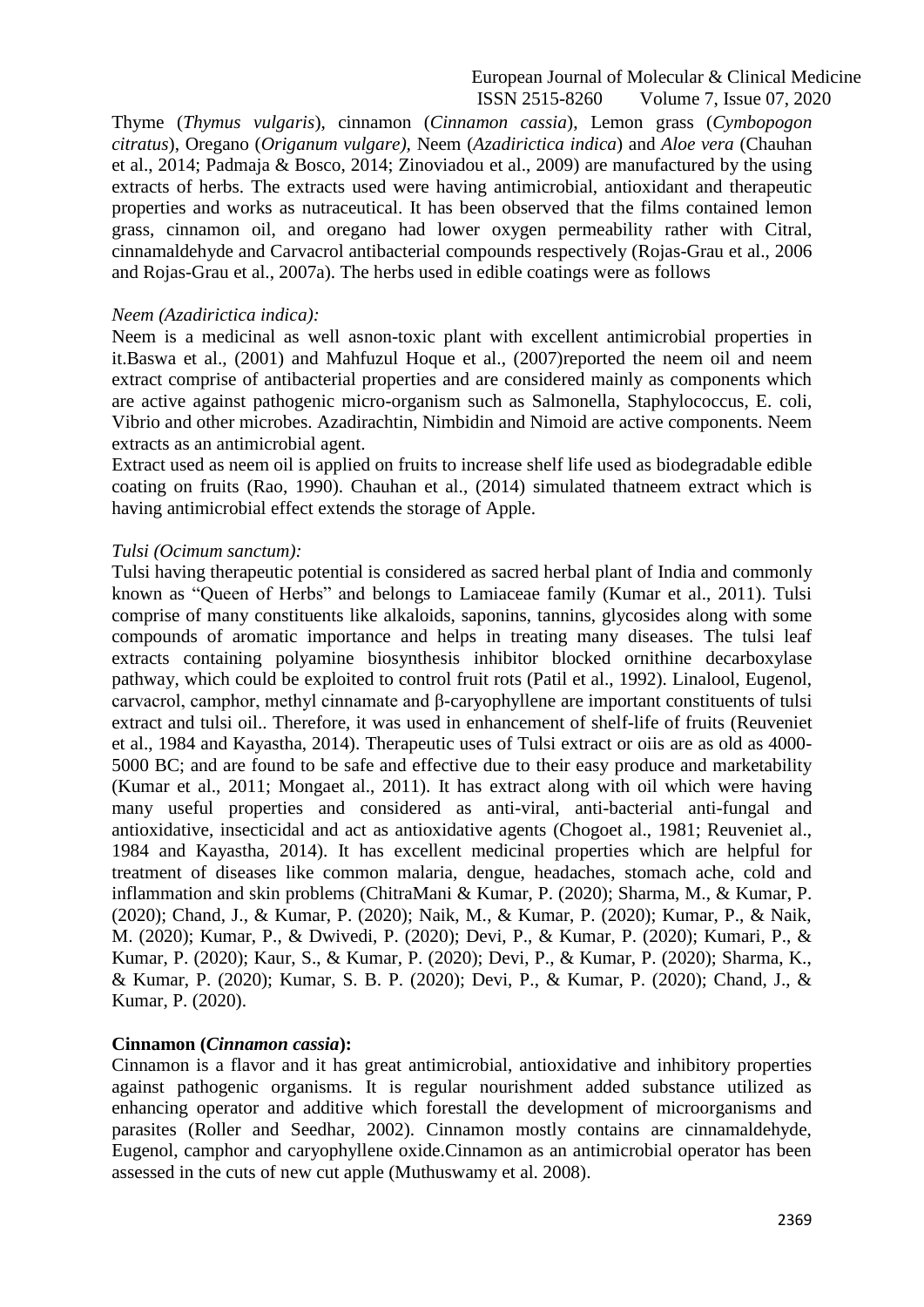Thecinnamon bark comprises of ethanol extricate (1.5-2%) and cinnamon aldehyde, which decreased the gram-positive and gram-negative microbes in crisp cut cuts of apples and expanded the capacity life for 12 days at 6oC (Muthuswamy et al. 2008).

The microbial decay of kiwifruit and crisp cut melon were diminished by the utilization of Cinnamic corrosive and Carvacrol. Treatment with carvacrol or cinnamon acid also reduced the viable count of kiwifruit by 1.5 and 4 log CFU/g at a storage temperature of  $4^{\circ}$ C &  $8^{\circ}$ C for 5 days, respectively (Roller & Seedhar, 2002).

# *Aloe vera***:**

At present Aloe vera separate is utilized in palatable coatings for enormous scope to improve the timeframe of realistic usability of organic products (Martinez-Romero et al., 2006). Aloe vera a semi-tropical plant has remedial properties. The Aloe vera had two kinds of gel one is yellow shaded latex (exudate) and other is a reasonable gel (adhesive) that is found in the parenchymatus cells (Ni et al., 2004).

It contain many beneficial complex components including lignins, glycoproteins, polysaccharides, amino-acids, salicylic acids, saponins, phenolic compounds, vitamins, and enzymes which prove the beneficial properties of *Aloe vera*. The key components of Aloe vera extricate are "Aloin and Aloe-emodin". Aloe vera extricate is utilized as hostile to parasitic, against bacterial, calming (Serrano et al. (2006). The Aloe vera gel based palatable coatings have great dampness and gas hindrance properties (Kumar, P. (2019); Kumar, D., Rameshwar, S. D., & Kumar, P. (2019); Dey, S. R., & Kumar, P. (2019); Kumar et al. (2019); Dey, S. R., & Kumar, P. (2019); Kumar, P., & Pathak, S. (2018); Kumar, P., & Dwivedi, P. (2018); Kumar, P., & Pathak, S. (2018); Kumar et al.,2018; Kumar, P., & Hemantaranjan, A. (2017); Dwivedi, P., & Prasann, K. (2016). Kumar, P. (2014); Kumar, P. (2013); Kumar et al. (2013); Prasann, K. (2012); Kumar et al. (2011); Kumar et al. (2014).

Chauhan et al., (2014) watched the impacts of biodegradable covering of Aloevera gel on Grapes foods grown from the ground the antifungal and antibacterial properties of Aloe gel against pathogenic organisms. Aloe vera gel upgrades the surface of natural products accordingly stifling the pace of breath, lessening microbial development and holding unstable flavor parts; it likewise expands the timeframe of realistic usability of grapes for around 40 days.

| S.no           | Herb name                       | <b>Active component</b>           | <b>Properties</b>                  | <b>References</b>            |  |
|----------------|---------------------------------|-----------------------------------|------------------------------------|------------------------------|--|
| $\mathbf{1}$   | $\&$<br>Oil<br>Neem<br>Extract  | Nimbidin<br>$\&$<br>Azardirichtin | Antimicrobial                      | <b>Bostid, 1993</b>          |  |
| $\overline{2}$ | oil<br>$\&$<br>Thyme<br>Extract | Carverol                          | Antifungal<br>and<br>Antibacterial | Kokate<br>et<br>al<br>(2009) |  |
| 3              | Citrus essential oil            | Citral                            | Antifungal                         | Shah et al $(2011)$          |  |
| $\overline{4}$ | Cinnamon extract                | Cinnamaldehyde<br>$\&$<br>Eugenol | Antimicrobial                      | Vangalapati et al<br>(2012)  |  |
| 5              | Oregano<br>extract<br>and oil   | Rosmarinic<br>acid,<br>Carvacrol  | Antioxidant                        | De Falco<br>et al<br>(2013)  |  |

It likewise forestalls mellowing, oxidative searing and diminished the danger of microbial tainting in the natural products, for example, apple, banana, grapes, fruits and papaya  $(Valerde et al. (2005): Marrudi et al. (2011): Martinez-Romero et al. (2006)).$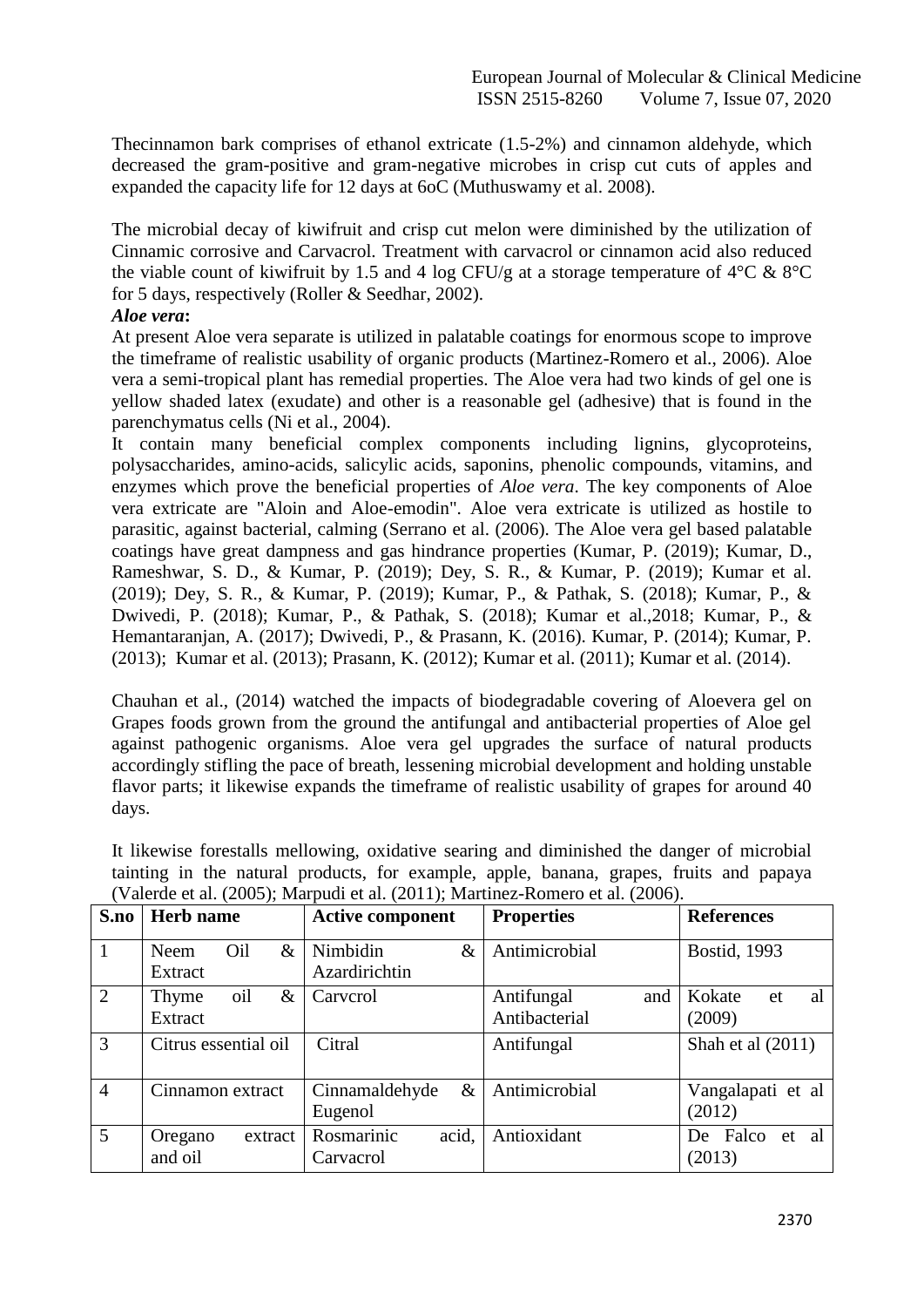|           |        |     |                       | .                |
|-----------|--------|-----|-----------------------|------------------|
| Aloe vera | Aloin  | and | aloe-   Antimicrobial | Eugene Sebastian |
|           | emodin |     |                       | et al $(2011)$   |

# **Marigold flower extract**:

The flowers of Marigold (*Tagetes erecta*) are very versatile. The marigold flowers were collected from a nearby nursery. The petals were removed and are kept under shade till they completely dry without any moisture content. With the help of blender these petals were then ground into a fine powder. The Aqueous solution of marigold extract was prepared by soaking the required quantity of this pulverized material with an equal quantity of water and left all night.

# **Guar gum**:

Guar was purchased from a local market. The guar extract was prepared by cutting the guar and placing it in shade to remove the moisture completely. It was then blended into a fine powder. 2% of guar gum was added for the preparation of coating solution.

# **Ginger, Turmeric and Garlic:**

The extracts of garlic and ginger @ 10% concentration have inhibitory effect for most of the bacterial and fungal isolates except for the microbes like *Rhizopus* and *Aspergillus* (Shivpuri et al., 1997). The aqueous extracts and fresh juice of turmeric and ginger have antifungal activity against the fungi *Penicillium digitatum* and *Aspergillus niger*has been reported (Kapoor, 1997). Due to the impact of natural products obtained from plant on the storage rot of mangoes, (Hasabnis and Souza, 1988), when the fruits dipped in the plant extracts showed the reduction in the disease incidence.

# **Other important extracts:**

Aloe vera separate are "Aloin and Aloe-emodin". Aloe vera extricate is utilized as hostile to parasitic, against bacterial, calming reported by Serrano et al (2006). The Aloe vera gel based palatable coatings have amazing dampness and gas hindrance properties.

Chauhan et al., (2014) watched the impacts of biodegradable covering of Aloevera gel on Grapes products of the soil the antifungal and antibacterial properties of Aloe gel against pathogenic microorganisms. Aloevera gel upgrades the surface of organic products in this way smothering the pace of breath, lessening microbial development and holding unpredictable flavor segments; it likewise builds the timeframe of realistic usability of grapes for around 40 days.

It additionally forestalls relaxing, oxidative carmelizing and diminished the danger of microbial tainting in the natural products, for example, apple, banana, grapes, fruits and papaya (Valerde et al. (2005); Marpudi et al. (2011); Martinez-Romero et al. (2006).

Different herbs like thyme, mint, lemongrass, peppermint oil, green tea extricate, clove oil and basil separate are likewise utilized as coatings on organic products (Baranauskien et al., 2007; Chauhan et al., 2014; Chiu and Lai, 2010;Del Toro-Sánchez et al., 2010). It improves timeframe of realistic usability, stockpiling time for 20-35 days at low temperature and great obstruction properties towards gases and dampness (Kumar and Bhatnagar, 2014). It also improves the quality of fruits (Chiu & Lai, 2010; El-Moneim et al., 2015).

| S.No. | Fruit name | <b>Herbal coatings</b>                                      | <b>Reference</b>  |    |      |
|-------|------------|-------------------------------------------------------------|-------------------|----|------|
|       | Grapes     | Aloe vera                                                   | Chauhan<br>(2014) | et | al   |
|       | Apple      | Neem oil, Marigold flower extract and <i>Aloe</i>   Chauhan |                   | et | al., |

# **Examples:**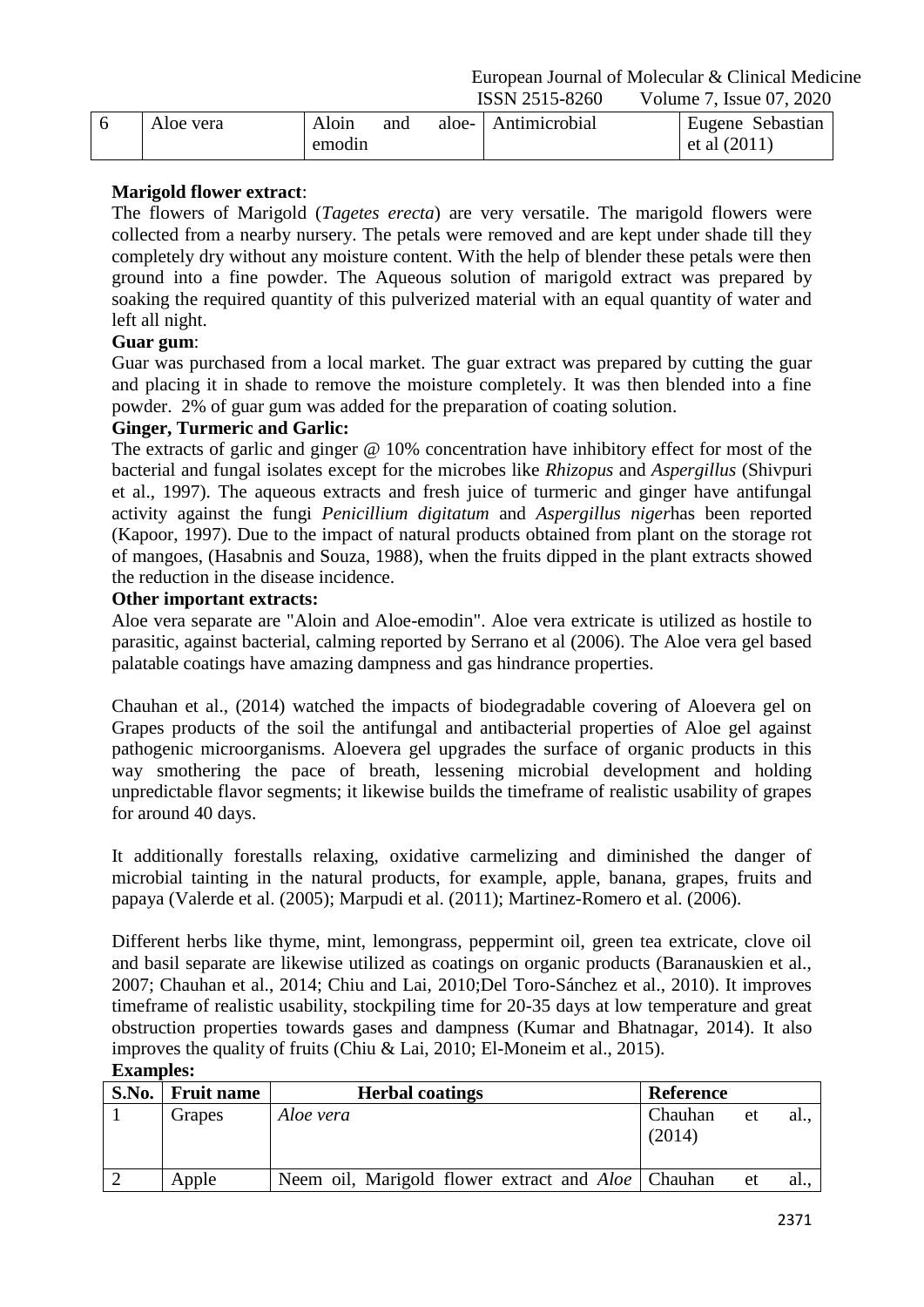## European Journal of Molecular & Clinical Medicine<br>ISSN 2515-8260 Volume 7, Issue 07, 2020 Volume 7, Issue 07, 2020

|       | 100112010 | $\frac{1}{2}$ order $\frac{1}{2}$ . There is $\frac{1}{2}$ |
|-------|-----------|------------------------------------------------------------|
|       | vera      | (2014)                                                     |
| Apple | Guar gum  | Ghader et al., (2011)                                      |
|       |           |                                                            |

**Procedures:**

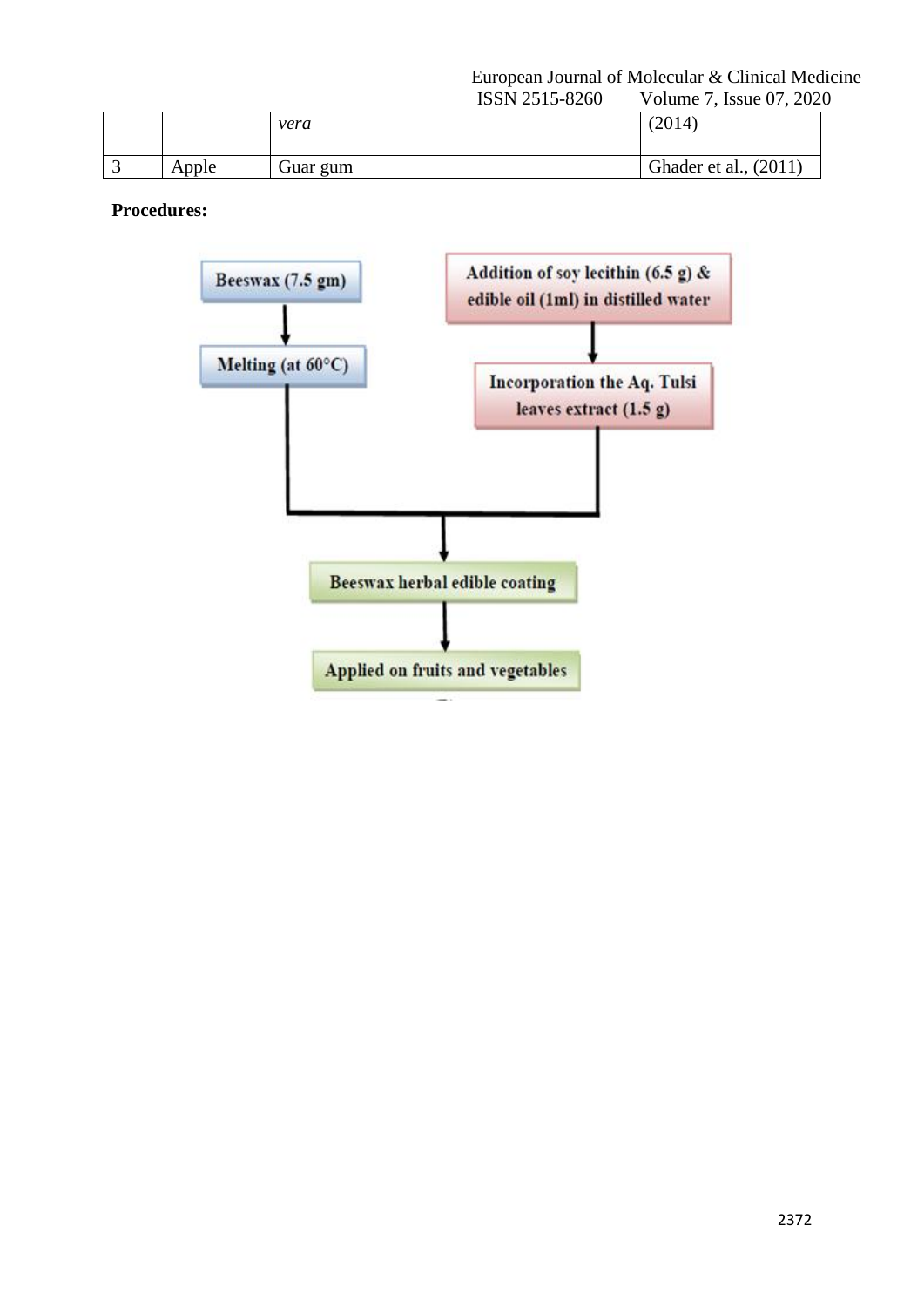

# 2. **CONCLUSION:-**

Herbal edible coating is a novel technique and is considered as an alternative source in order to decrease postharvest losses and enhance the shelf life of the fresh produce in comparison to other techniques because of their safe and environmental friendly nature. These coatings not only act as a good barrier against moisture and oxygen but also increase their safety due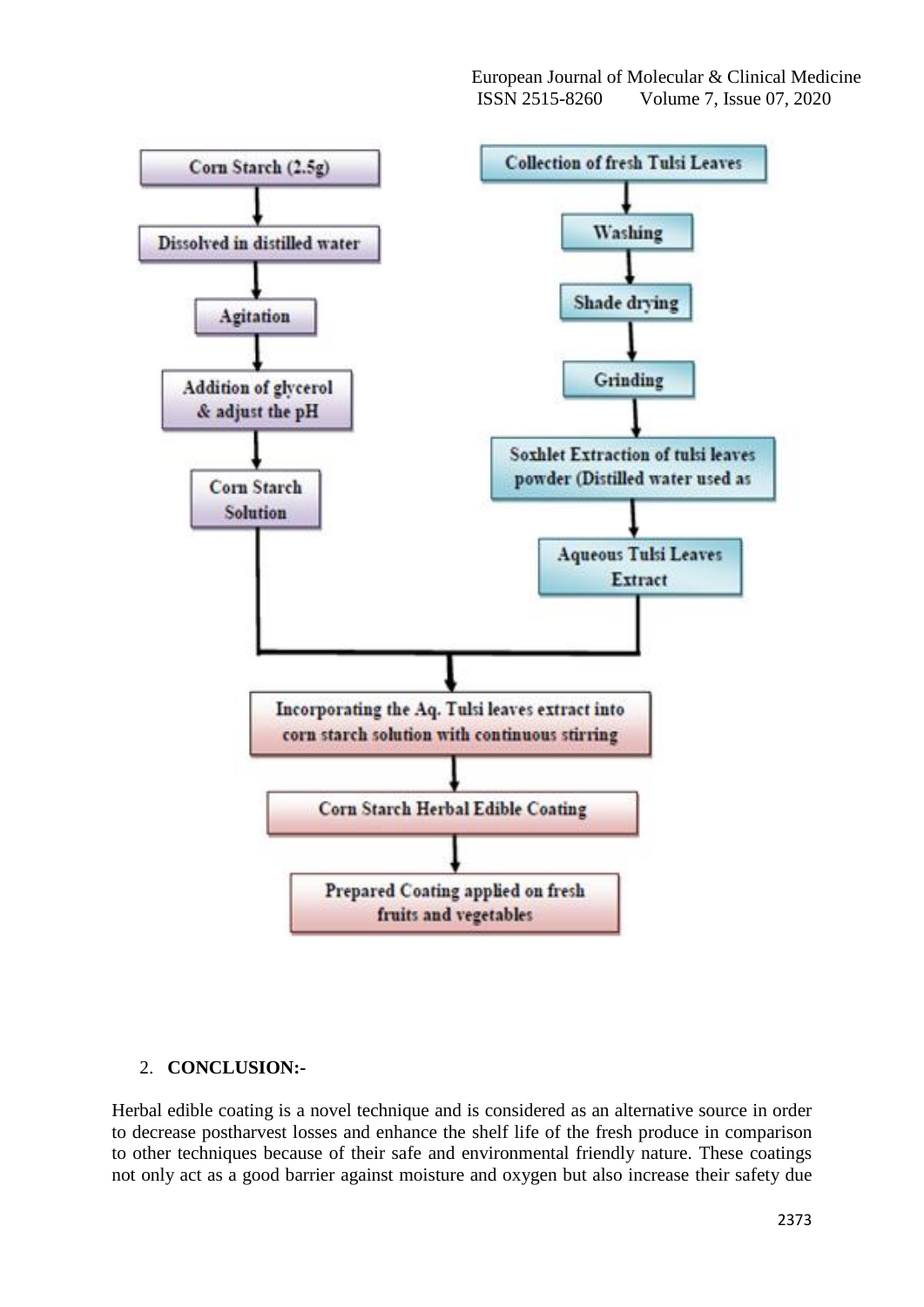to the presence of natural bioactive compounds during processing and storage. Herbal coatings such as neem, oregano, cinnamon, clove, mint, *Aloe vera* & peppermint were applicable on fresh produce and have several effects and contains many medicinal values and properties. It has been reported that minimize microbial growth specially & delay oxidative browning, prevents water loss, control respiration rate & ripening process in fruits. The use of herbal coatings in fruits like papaya, cherry, apples, oranges, oranges and grapes are studied in various scientific reports. It provides assured and desired effects. Different characters of herbal edible coatings increased the market value of fruits. It has been found that herbal coatings which are ediblein nature are found to be more effective because of on-dangerous and eco-accommodating nature and being less harmful.

#### **REFERENCES:**

- [1] Ahvennainen, R. (1996). New approaches in improving the shelf life of minimally processed fruit and vegetables. *Trends Food Sci and Technol*, 7: 179–187.
- [2] Baldwin, E.A. (1994). Edible Coatings for Fresh Fruits & Vegetables: Past, Present, & Future, In Edible Coatings & Films to Improve Food Quality. Krochta, J. M., Baldwin, E. A., Nisperos-Carriedo, M. O., Eds., Technomic Publishing Co Inc: Lancaster, PA, USA, pp. 25–64.
- [3] Baranauskien, R., Bylait, E., Zukauskait,J.& Venskutonis, R. P. (2007). Flavor retention of peppermint (*Mentha piperita* L.) essential oil spray-dried in modified starches during encapsulation and storage. *J Agri Food Chem*, 55(8):3027–3036.
- [4] Baswa, M.., Rath, C. C., Dash,S. K. & Mishra, R.K. (2001):Antibacterial activity of Karanj (*Pongamia pinnata*) and Neem (*Azadirachta indica*) seed oil: *A preliminary report. Microbiology*, 105: 183–189.
- [5] Bostid (1993). Neem- A Tree for Solving Global Problems. Chapter no. 4, What's in a Neem".
- [6] Chauhan, S., Gupta, K.C. & Agrawal, M. (2014). Efficacy of natural extracts on the storage quality of Apple. *Int J Curr Microbiol App Sci*, 3(3): x-xx (1-6).
- [7] Chiu, P. & Lai, L. (2010). Antimicrobial activities of tapioca starch decolorized hsiantsao leaf gum coatings containing green tea extracts in fruit-based salads, romaine heart sand pork slices*. Int J Food Microbiol,* 139 (1–2): 23–30.
- [8] Chogo, J.B.A. & Crank, G. (1981). Chemical composition and biological activity of the Tanzania plant Ocimum suave. *J of Natural products*, 44: 308-309.
- [9] Debeaufort, F., Quezada-Gallo,J.A. &Voilley,A. (1998). Edible films and coatings: Tomorrow's packagings. *Crit Rev Food Sci Nutr*, 38(4): 299-313.
- [10] De-Falco, E., Mancini, E., Roscigno, G., Mignola, F.,Taglialatela-Scafati, O. & Senatore, F., (2013). Chemical Composition & Biological Activity of Essential Oils of *Origanum vulgare L*. subsp. vulgare L. under Different Growth Conditions. *Molecules*, 18: 14948-14960.
- [11] Del Toro-Sánchez, C., Ayala-Zavala, J., Machi, L., Santacruz, H., VillegasOchoa, M., Álvarez-Parrilla, E. & González-Aguilar, G. (2010). Controlled release of antifungal volatiles of thyme essential oil from Cyclodextrein capsules. *J Incl Phenom Macro*, 67(3):431–441.
- [12] El-Moneim, A., Eman, A. A., EL-Gioushy, S. F. & Baiea, M. H. M. (2015). Effect of some Natural Coating Materials on Storability and Fruit Quality of Zaghloul Date Palm cv. under Cold Storage. *Middle East J Agric Res*, 4(3): 602-612.
- [13] Eugene Sebastian, J. N., Ganeshan, G.& Lokesha, A.N. (2011). Antifungal Activity of Some Extractives & Constituents of *Aloe vera*.*Res. J. of Medicinal Plants*, 5: 196-200.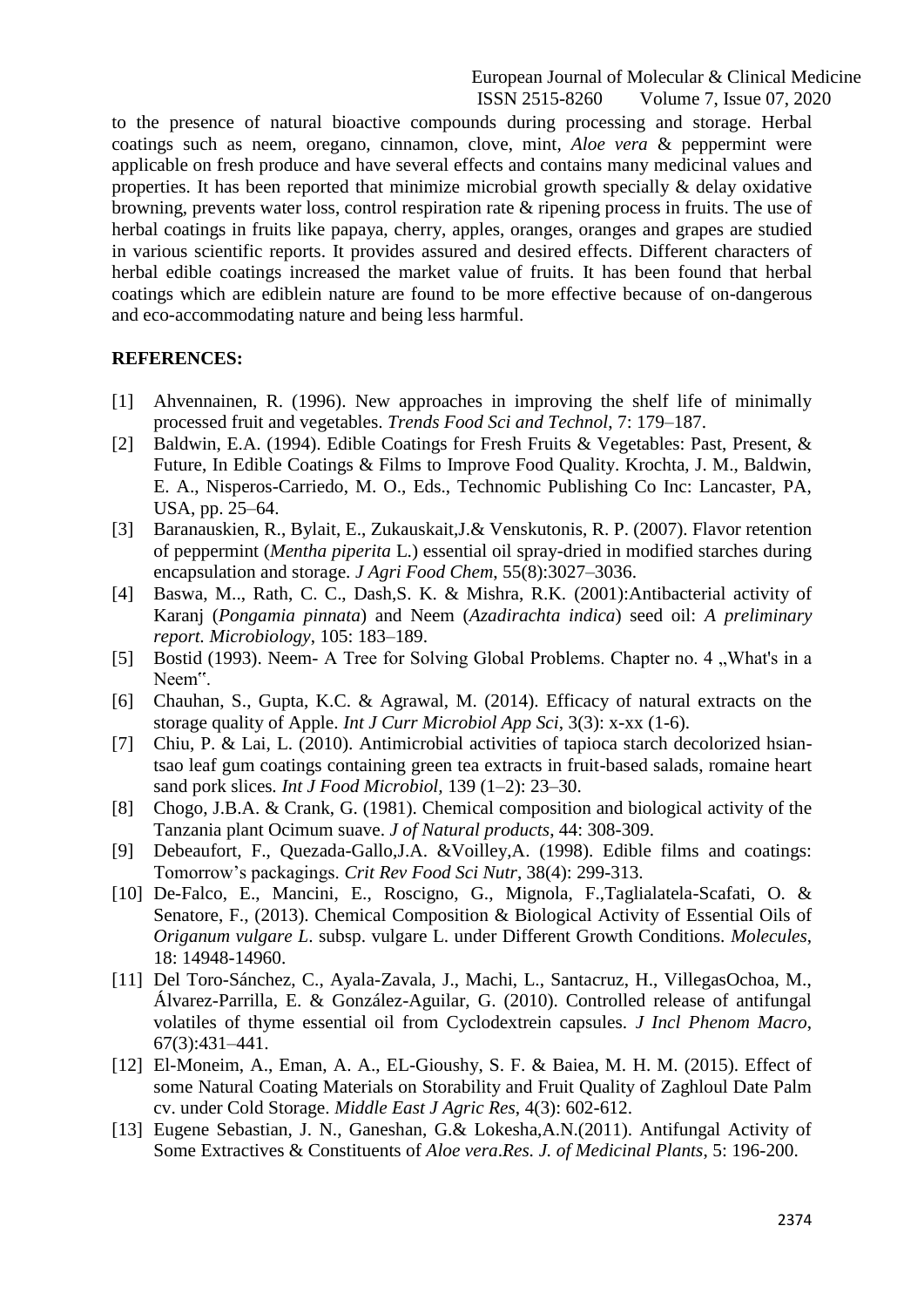- [14] F. M. Ghader, M.A.Q. Hamzah, A.A.B. Hifzi & G.S. Barey (2011). Antifungal effectiveness of Potassium sorbate incorporation edible coating against spoilage moulds of Apple, Cucumber and Tomato during refrigerated storage, *J. of Food Sc*., DOI. 10.1111/1750-3841-2011.02059x .
- [15] FAO (1993). Prevention de pérdidas de alimentos poscosecha: Frutas, hortalizas, raíces y tubérculos. Roma, Organización de las Naciones Unidas para la Agricultura y la Alimentación.
- [16] Gatto, M. A., Ippolito, A., Linsalata, V., Cascarano, N. A., Nigro, F., Vanadia, S. & Venere, D. D. (2011). Activity of extracts from wild edible herbs against postharvest fungal diseases of fruit and vegetables. *Postharvest Biology and Technology*, 61(1): 72- 82.
- [17] Guilbert, S. & Biquet, B. (1996). Edible Films and Coatings in "Food Packaging Technology." Bureau G. and Multon J. L. VCH Publishers Ltd., Cambridge CB, HZ, United Kingdom, 1: 315-347.
- [18] Hasabnis, S.N. and Souza, T.F. (1988). Use of natural plant products in the control of the storage rot of alphanso mango fruits. *Journal of Maharastra Agricultural University*, 12: 105–106.
- [19] Hasabnis, S.N. and Souza, T.F. (1988). Use of natural plant products in the control of the storage rot of alphanso mango fruits. *Journal of Maharastra Agricultural University*, 12: 105–106.
- [20] Kapoor, A. (1997). Antifungal activities of fresh juice and aqueous extracts of turmeric and ginger. *Journal of Phytological Research*, 10: 59–62.
- [21] Kapoor, A. (1997). Antifungal activities of fresh juice and aqueous extracts of turmeric and ginger. *Journal of Phytological Research*, 10: 59–62.
- [22] Kayastha, B. L. (2014). Queen of herbs tulsi (*Ocimum sanctum*) removes impurities from water and plays disinfectant role. *Journal of Medicinal Plants Studies*, 2(2):1-8.
- [23] Kester, J.J. &Fennema, O. R. (1986). Edible films and coatings: *A review. Food Technol*, 40: 47– 49.
- [24] Kokate, C. K., Gokhale, S. B. &Purohit, A. P. (2009). A textbook of Pharmacognosy. 29th Ed.NiraliPrakashan: Pune.
- [25] Krochta, J. M. & De Mulder-Johnston, C. (1997). Edibleandbiodegradablepolymerfilms:challengesand opportunities. *Food Technol*, 51(2):61–74.
- [26] Kumar, V., Andola, H.C., Lohani, H. & Chauhan, N. (2011). Pharmacological Review on Ocimum sanctum Linnaeus: *A Queen of herbs. J of Pharm Res*, 4:366-368.
- [27] Mahfuzul Hoque, M. D., Bari, M. L., Inatsu, Y., Juneja, V. K.& Kawamoto,S. (2007). Antibacterial activity of Guava (*Psidium guajava L*.) and Neem (*Azadirachta indica A. Juss*.), Extracts against foodborne pathogens and spoilage bacteria. *Foodborne Pathogen Dis*, 4: 481–488.
- [28] Marpudi,S.L., Abirami,L. S. S., Pushkala,R.&Srividya,N. (2011): Enhancement of storage life and quality maintenance of papaya fruits using Aloe vera based antimicrobial coating. *Indian J of Biotechnol*, 10: 83-89.
- [29] Mishra, V. K. & Gamage, T. V. (2007). Postharvest Physiology of Fruit and Vegetables. M. S. Rahman, (Ed.), Handbook of Food Preservation, 2nd ed., Boca Raton, pp. 19–48.
- [30] Monga, J., Sharma, M., Tailor, N. & Ganesh, N. (2011). Anti-melanoma and radioprotective activity of alcoholic aqueous extract. *Ind. Micr. Journal*;2(3)84-89
- [31] Muthuswamy, S., Rupasinghe, H. P. V. & Stratton, G. W. (2008). Antimicrobial effect of cinnamon bark extract on *Escherichia coli* O157:H7, *Listeria innocua* and fresh-cut apple slices. Jof Food Safety, 28(4): 534-549.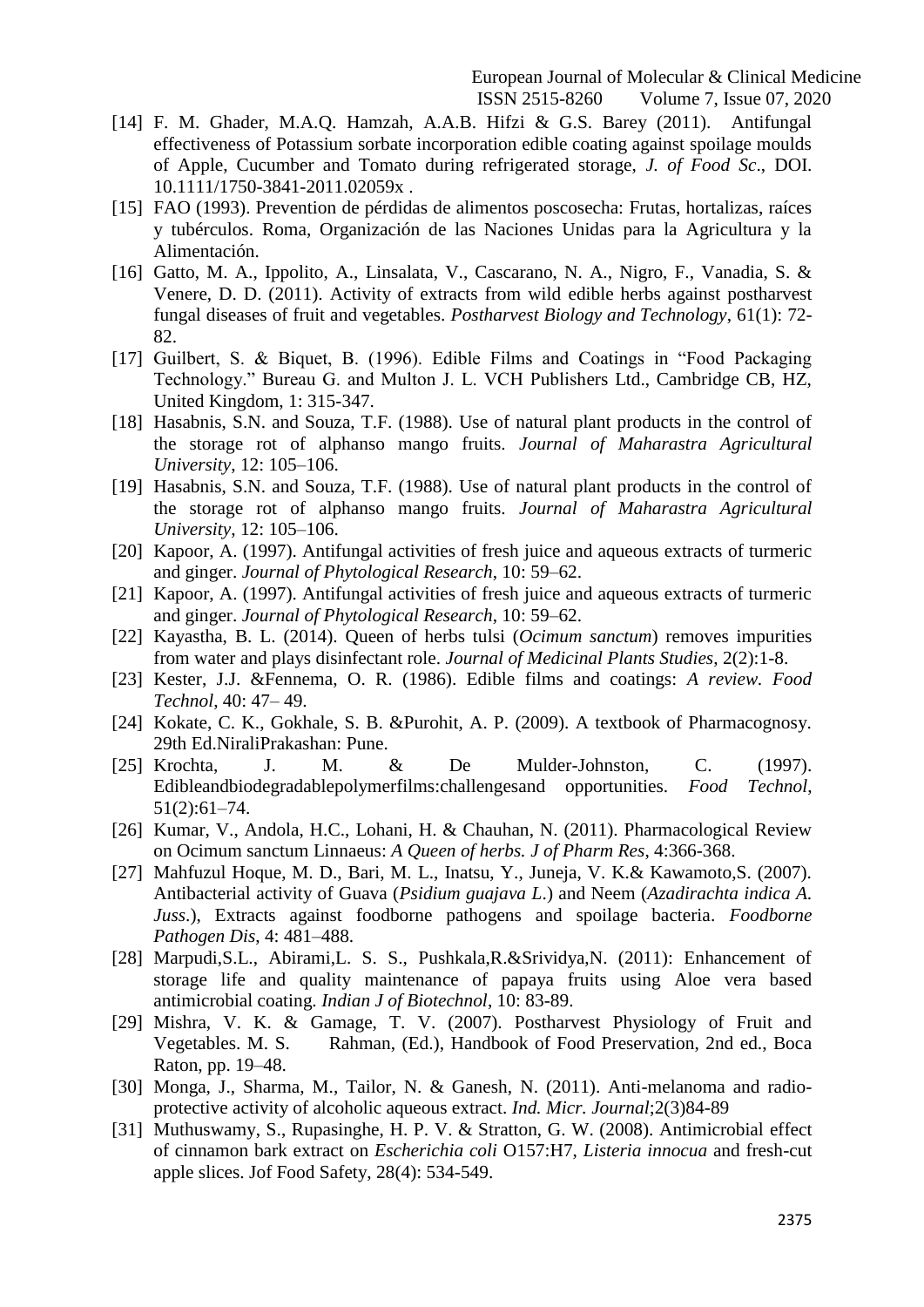- [32] Ni, Y., Turner, D., Yates, K.M. & Tizard, I. (2004). Isolation and characterization of structural components of Aloe vera L. leaf pulp. *International Immuno pharmacology,* 4(14): 1745-1755.
- [33] Padmaja, N. & John Don Bosco, S. (2014). Preservation of Jujube fruits by Edible Aloe Vera Gel coating to maintain quality and safety. *Ind J Sci Res & Tech*, 2(3):79-88.
- [34] Park, H. J. (1999). Development of advanced edible coatings for fruits and vegetables. *Trends in Food Sci and Technol*, 10: 254-260.
- [35] Patil, R.K., Patel, K.D., Sharma, A. and Pathak, V.N. (1992). Inhibition effects of *Ocimum sanctum* extract on fruit rot fungi. *Indian Journal of Mycology and Plant Pathology*, 22: 199–200.
- [36] Phan D., Debeaufort F., Luv D. and Voilley A., (2008). Moisture barrier wetting and mechanical properties of shellac/agar or shellac/cassava starch bilayer and bio membrane for foodapplication, *Jour. of Membrane sc*., 325: 277-283.
- [37] Rao, R. V. (1990). Natural decay resistance of neem. *Wood J IndianAcad Wood Sci*, 21(1): 19-21.
- [38] Raybaudi-Massilia R. M., Mosqueda-Melgar J., Sobrino-López A., Soliva-Fortuny R., Martin-Belloso O., (2007). Shelf-life extension of fresh-cut Fuji apples at different ripeness stages using natural substances, *Postharvest Biology and Technology* 45, 265– 275.
- [39] Reuveni, R.,Fleisher, A.& Putieusky E. (1984). Fungistatic activity of essential oils from *Ocimum basilicum* chemo-types. *Phytopath Z*, 110: 20-22.
- [40] Rojas-Graü, M. A., Avena-Bustillos, R. J., Friedman, M., Henika, P. R., Martin-Belloso, O., Mchugh, T. H. (2006). Mechanical, barrier, and antimicrobial properties of apple puree edible films containing plant essential oils. *J of Agri&Food Chem*,54: 9262- 9267.
- [41] Rojas-Graü, M. A., Avena-Bustillos, R. J., Olsen, C., Friedman, M., Henika, P.R., Martin-Belloso, O., Pan, Z.& Mchugh, T. H. (2007a). Effects of plant essential oils and oil compounds on mechanical, barrier and antimicrobial properties of alginate-apple puree edible films. *J. of Food Eng*.,81:634-641.
- [42] Roller, S. & Seedhar, P. (2002). Carvacrol and cinnamic acid inhibit microbial growth in fresh- cut melon & kiwifruit at 4° and 8°C. *Letters in Applied Microbiology* 35: 390- 394.
- [43] S. Chauhan, K.C. Gupta & M. Agrawal (2014). Efficacy of natural extract on the storage quality of Apple, *Int. J. Curr. Microbio. App. Sc*. 3(3), pp. 706-711.
- [44] S. Kumar & T. Bhatnagar (2014). Studies to enhance the shelf life of fruits using *Aloe vera* based herbal coating: A Review, Noida Int. Uni., Greater Noida, and U.P.
- [45] Saltveit, M. E. (2003). Fresh cut vegetables. In: Post-harvest physiology and pathology of vegetables, Bartz, J. A. & Brecht, J. K., Marcel Dekker Inc. USA.
- [46] Serrano, M., Vaverde, J. M., Guillen, F., Castillo, S., Martinez-Romero, D. & Valero, D. (2006). Use of Aloe vera gel coating preserves the functional properties of table grapes. *J of Agric of Food Chem,* 54: 3882-3886.
- [47] Shah, G., Shri, R., Panchal, V., Sharma, N., Singh, B. & Mann, A. S. (2011). Scientific basis for the therapeutic use of *Cymbopogon citratus*, stapf (Lemon grass). *J. Adv. Pharm. Technol*. Res., 2:3-8.
- [48] Shivpuri, A., Sharma, O.P. and Jhamaria, S.L. (1997). Fungitoxic properties of plant extracts against pathogenic fungi. *Journal of Mycology and Plant Pathology*, 70: 13–17.
- [49] Tharanathan, R. N. (2003): Biodegradable films and composite coatings: past, present and future.*Trends Food Sci Technol*, 14: 71–78.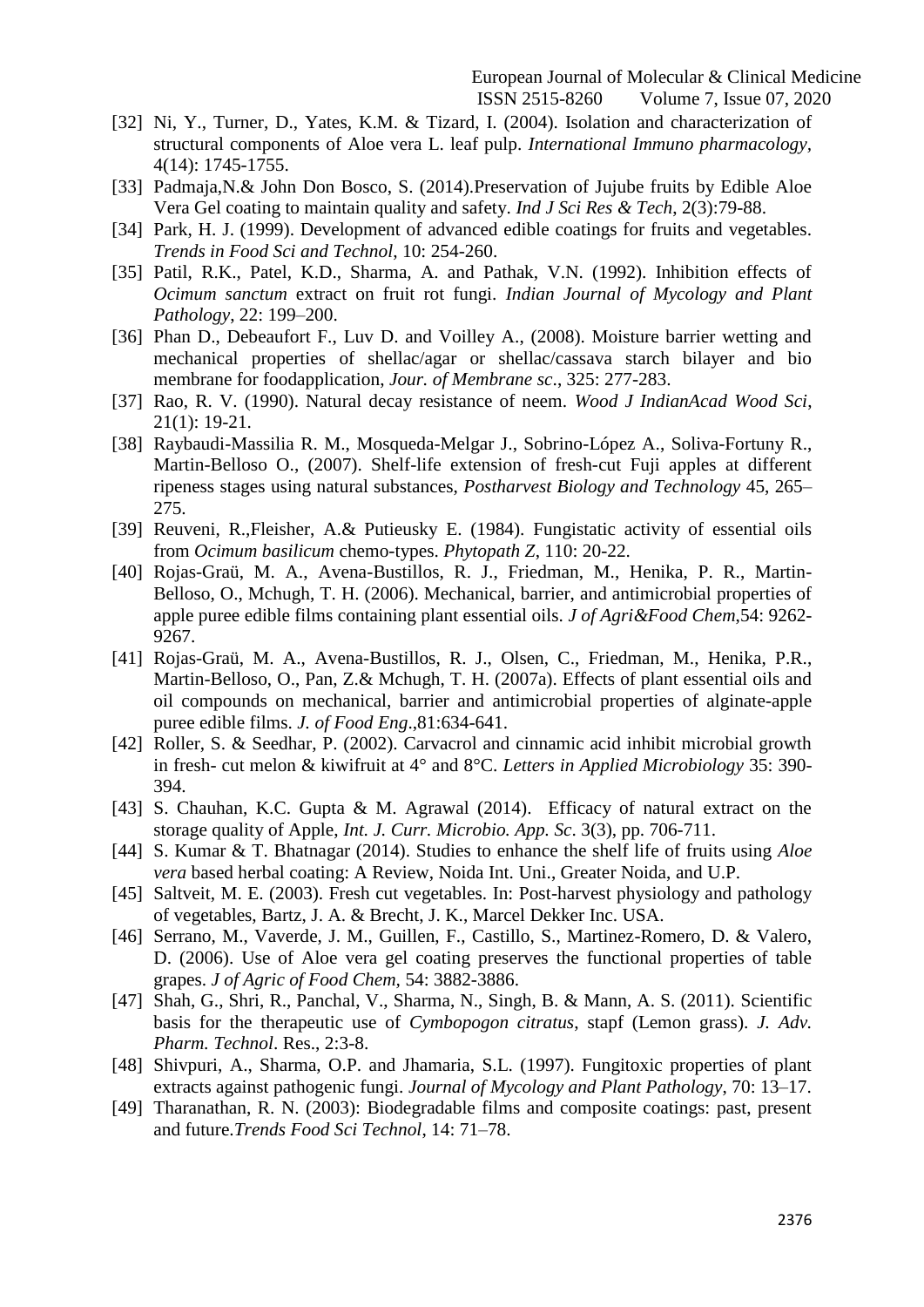- [50] Valverde, J. M., Valero, D., Martínez-Romero, D., Guillen, F. N., Castillo, S. & Serrano,M. (2005). Novel Edible Coating Based on *Aloe vera* Gel to Maintain Table Grape Quality and Safety. *J of Agri&Food Chem*, 53: 7800–7807.
- [51] Vangalapati, M., Satya, S. N, Surya Prakash, D. V., Avanigadda, S. (2012). A Review on Pharmacological Activities and Clinical effects of Cinnamon Species.Res *J of Pharma& Bio and Chem Sci*, 3(1): 653-663.
- [52] Zinoviadou, K. G., Koutsoumanis,K. P. & Biliaderis, C. G. (2009). Physico-chemical properties of whey protein is late films containing oregano oil and their antimicrobial action against spoilage flora of fresh beef.*Meat Sci*, 82(3): 338–345.
- [53] ChitraMani, P. K. (2020). Evaluation of antimony induced biochemical shift in mustard. Plant Archives, 20(2), 3493-3498.
- [54] Sharma, M., & Kumar, P. (2020). Biochemical alteration of mustard grown under tin contaminated soil. Plant Archives, 20(2), 3487-3492.
- [55] Chand, J., & Kumar, P. (2020). Yield attribute shift of mustard grown under cadmium contaminated soil. Plant Archives, 20(2), 3518-3523.
- [56] Naik, M., & Kumar, P. (2020). Role of growth regulators and microbes for metal detoxification in plants and soil. Plant Archives, 20(2), 2820-2824.
- [57] Kumar, P., & Naik, M. (2020). Biotic symbiosis and plant growth regulators as a strategy against cadmium and lead stress in chickpea. Plant Archives, 20(2), 2495-2500.
- [58] Kumar, P., & Dwivedi, P. (2020). Lignin estimation in sorghum leaves grown under hazardous waste site. Plant Archives, 20(2), 2558-2561.
- [59] Devi, P., & Kumar, P. (2020). Concept and Application of Phytoremediation in the Fight of Heavy Metal Toxicity. Journal of Pharmaceutical Sciences and Research, 12(6), 795-804.
- [60] Kumari, P., & Kumar, P. (2020). Trichoderma fungus in mitigation of rhizosphere arsenic: with special reference to biochemical changes. Plant Archives, 20(2), 3512- 3517.
- [61] Kaur, S., & Kumar, P. (2020). Ameliorative effect of trichoderma, rhizobium and mycorrhiza on internodal length, leaf area and total soluble protein in mung bean (Vigna radiata [L.] R. Wilazek) under drought stress. Journal of Pharmacognosy and Phytochemistry, 9(4), 971-977.
- [62] Devi, P., & Kumar, P. (2020). Effect of bioremediation on internodal length and leaf area of maize plant cultivated in contaminated soil with chromium metal. Journal of Pharmacognosy and Phytochemistry, 9(4), 1408-1413.
- [63] Sharma, K., & Kumar, P. (2020). Mitigating the effect of biofertilizers on morphological and biochemical level in pearl millet grown under mercury toxicity. Journal of Pharmacognosy and Phytochemistry, 9(4), 955-961.
- [64] Kumar, S. B. P. (2020). Salinity stress, its physiological response and mitigating effects of microbial bio inoculants and organic compounds. Journal of Pharmacognosy and Phytochemistry, 9(4), 1397-1303.
- [65] Devi, P., & Kumar, P. (2020). Enhancement effect of biofertilizers on germination percentage and plant height in maize grown under chromium toxic soil. Journal of Pharmacognosy and Phytochemistry, 9(4), 702-707.
- [66] Chand, J., & Kumar, P. (2020). Biochemical shift of mustard grown under cadmium contaminated soil. Journal of Pharmacognosy and Phytochemistry, 9(3), 178-183.
- [67] Kumar, P. (2019). Evaluation Of Internodal Length And Node Number Of Pea Treated With Heavy Metal, Polyamines And Glomus. Journal of the Gujarat Research Society, 21(10s), 518-523.